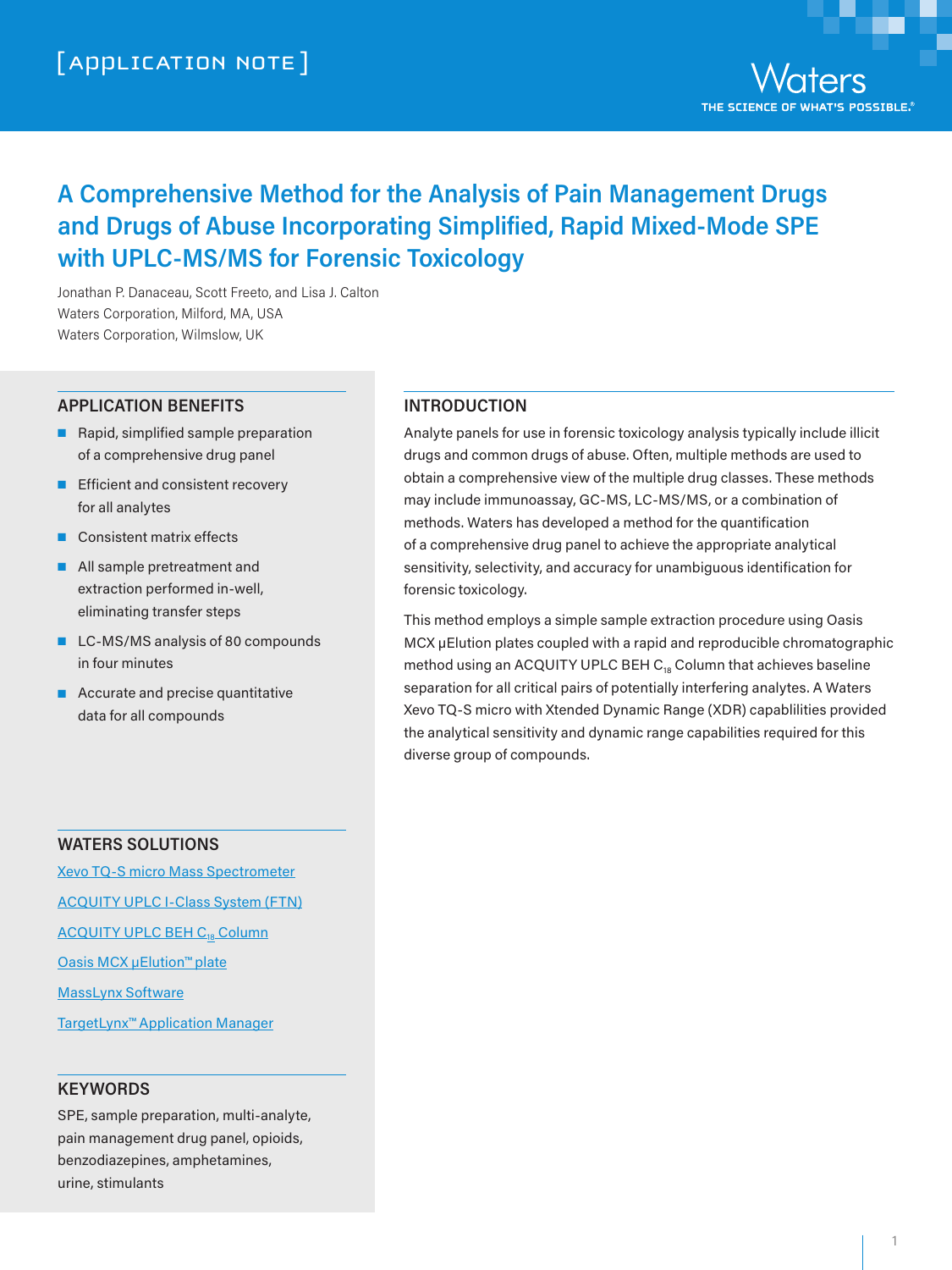# H.

2

#### **EXPERIMENTAL**

All standards were obtained from Cerilliant (Round Rock, TX) and Cayman Chemical (Ann Arbor, MI). A mixed stock solution was prepared in methanol at concentrations of 2, 10, and 25 µg/mL, depending upon the analyte. An internal standard stock solution was prepared in methanol at a concentration of 1 µg/mL. Stable isotope labeled internal standards were used for all compounds except naltrexone, methedrone, dehydronorketamine, m-OH-benzoylecgonine, α-Pyrrolidinovalerophenone (alpha-PVP) metabolite 1, meprobamate, flurazepam, norpropoxyphene, and clonazepam. In those cases, either the internal standard interfered with the quantification of one of the other analytes (naltrexone and clonazepam) or the stable labeled IS was not readily available. Samples were prepared by diluting stock solutions into pooled, blank urine. External quality control material was obtained from UTAK Laboratories (Valencia, CA). All analytes, along with their retention times and calibration ranges are listed in Table 1.

*Table 1. Retention times and calibration ranges of all compounds.*

| <b>Name</b>           | <b>RT</b> | <b>Concentration range</b> | <b>Name</b>            | RT.  | <b>Concentration range</b> |
|-----------------------|-----------|----------------------------|------------------------|------|----------------------------|
|                       |           | (ng/mL)                    |                        |      | (ng/mL)                    |
| Morphine              | 0.86      | $25 - 2500$                | Tapentadol             | 1.71 | $10 - 1000$                |
| Oxymorphone           | 0.91      | $25 - 2500$                | alpha-PVP              | 1.77 | $10 - 1000$                |
| Hydromorphone         | 0.98      | $25 - 2500$                | 7-aminoflunitrazepam   | 1.69 | $10 - 1000$                |
| Dihydrocodeine        | 1.15      | $10 - 1000$                | Cocaine                | 1.81 | $10 - 1000$                |
| Naloxone              | 1.15      | $10 - 1000$                | Normeperidine          | 1.82 | $10 - 1000$                |
| Codeine               | 1.17      | $25 - 2500$                | Meperidine             | 1.83 | $10 - 1000$                |
| Pregabalin            | 1.20      | $10 - 1000$                | Zolpidem               | 1.85 | $10 - 1000$                |
| Gabapentin            | 1,20      | $10 - 1000$                | alpha-PVP Metabolite 1 | 1.88 | $10 - 1000$                |
| Methylone             | 1.21      | $10 - 1000$                | Norbuprenorphine       | 1.90 | $2 - 200$                  |
| Noroxycodone          | 1.25      | $10 - 1000$                | Chlordiazepoxide       | 1.93 | $10 - 1000$                |
| 6-beta Naltrexol      | 1.26      | $10 - 1000$                | Trazodone              | 1.99 | $10 - 1000$                |
| Naltrexone            | 1.26      | $10 - 1000$                | Cocaethylene           | 2.01 | $10 - 1000$                |
| Amphetamine           | 1.28      | $25 - 2500$                | Fenfluramine           | 2.03 | $10 - 1000$                |
| Oxycodone             | 1.28      | $25 - 2500$                | <b>PCP</b>             | 2.09 | $10 - 1000$                |
| 6-MAM                 | 1.28      | $2 - 200$                  | Meprobamate            | 1.96 | $10 - 1000$                |
| <b>MDA</b>            | 1.30      | $25 - 2500$                | Fentanyl               | 2.15 | $2 - 200$                  |
| Norhydrocodone        | 1.31      | $10 - 1000$                | alpha-OH Midazolam     | 2.13 | $10 - 1000$                |
| Ethylone              | 1.32      | $10 - 1000$                | Midazolam              | 2.17 | $10 - 1000$                |
| O-desmethyl Tramadol  | 1.32      | $10 - 1000$                | Flurazepam             | 2.23 | $10 - 1000$                |
| Methedrone            | 1.33      | $10 - 1000$                | Buprenorphine          | 2.27 | $2 - 200$                  |
| Hydrocodone           | 1.34      | $25 - 2500$                | <b>EDDP</b>            | 2.29 | $10 - 1000$                |
| Dehydronorketamine    | 1.33      | $10 - 1000$                | Norprpoxyphene         | 2.51 | $25 - 2500$                |
| Methamphetamine       | 1.36      | $25 - 2500$                | Verapamil              | 2.52 | $10 - 1000$                |
| <b>MDMA</b>           | 1.37      | $25 - 2500$                | Propoxyphene           | 2.56 | $10 - 1000$                |
| m-OH BZE              | 1.34      | $10 - 1000$                | Methadone              | 2.60 | $10 - 1000$                |
| <b>Butylone</b>       | 1.41      | $10 - 1000$                | alpha-OH Alprazolam    | 2.51 | $10 - 1000$                |
| Phentermine           | 1.43      | $25 - 2500$                | alpha-OH Triazolam     | 2.51 | $10 - 1000$                |
| Mephedrone            | 1.47      | $10 - 1000$                | Nitrazepam             | 2.52 | $10 - 1000$                |
| Norketamine           | 1.47      | $10 - 1000$                | Oxazepam               | 2.59 | $10 - 1000$                |
| <b>MDEA</b>           | 1.48      | $25 - 2500$                | Clonazepam             | 2.65 | $10 - 1000$                |
| <b>Ritalinic Acid</b> | 1.48      | $25 - 2500$                | Lorazepam              | 2.66 | $10 - 1000$                |
| Ketamine              | 1.52      | $10 - 1000$                | Carisoprodol           | 2.67 | $10 - 1000$                |
| Norfentanyl           | 1.54      | $2 - 200$                  | Alprazolam             | 2.68 | $10 - 1000$                |
| <b>BZE</b>            | 1.52      | $10 - 1000$                | 2-OH Ethyl Flurazepam  | 2.68 | $10 - 1000$                |
| 7-aminoclonazepam     | 1.51      | $10 - 1000$                | Nordiazepam            | 2.68 | $10 - 1000$                |
| N-desmethyl Zopiclone | 1.58      | $10 - 1000$                | Triazolam              | 2.73 | $10 - 1000$                |
| Zopiclone             | 1.61      | $10 - 1000$                | Desalkylflurazepam     | 2.78 | $10 - 1000$                |
| Tramadol              | 1.68      | $10 - 1000$                | Flunitrazepam          | 2.77 | $10 - 1000$                |
| N-desmethyl Tramadol  | 1.69      | $10 - 1000$                | Temazepam              | 2.87 | $10 - 1000$                |
| Methylphenidate       | 1.70      | $25 - 2500$                | Diazepam               | 3.05 | $10 - 1000$                |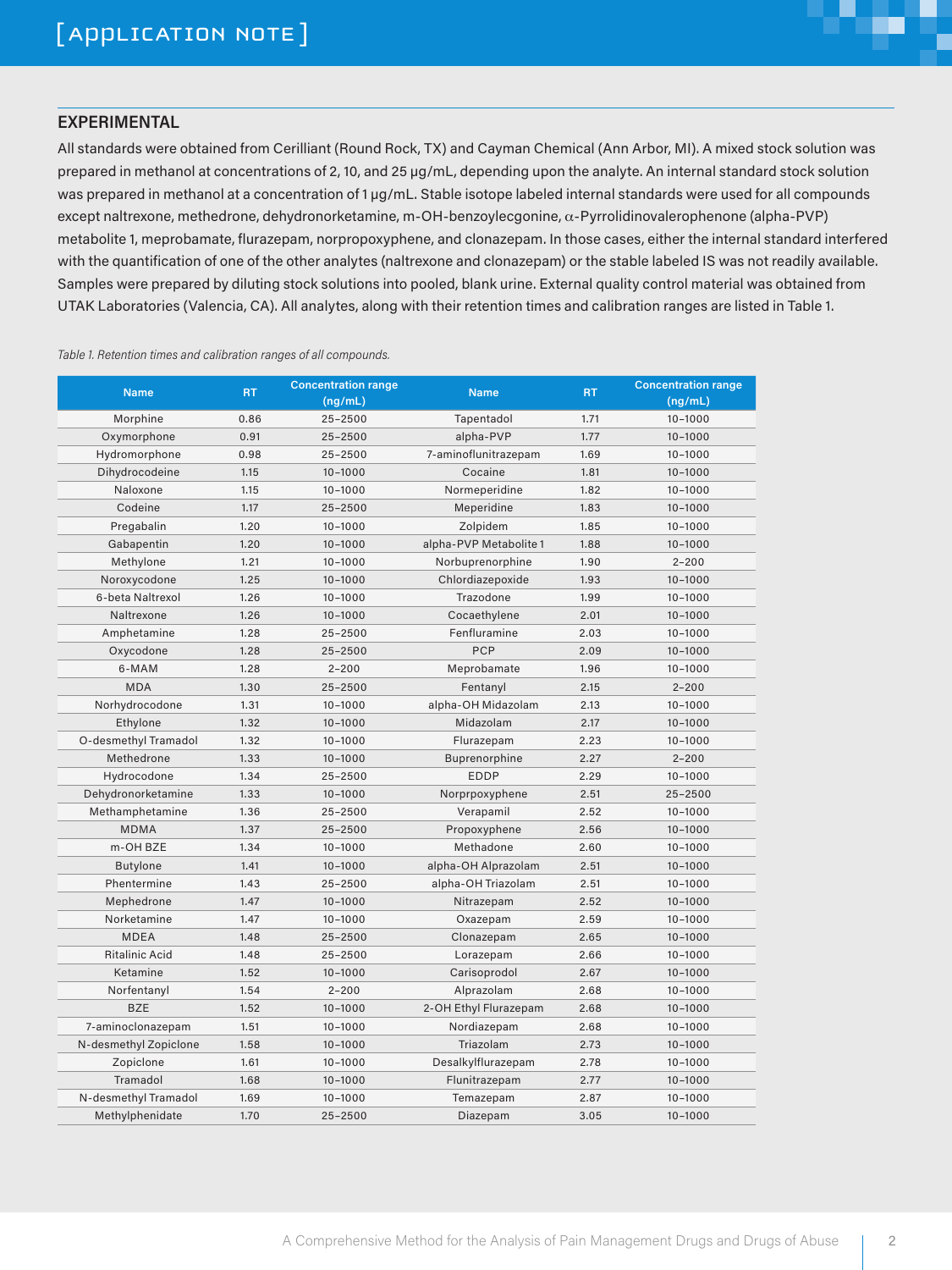

| LC system:                  | <b>ACQUITY UPLC I-Class (FTN)</b>                                                           |
|-----------------------------|---------------------------------------------------------------------------------------------|
| Column:                     | ACQUITY UPLC BEH C <sub>18</sub><br>$1.7 \mu m$ , $2.1 \times 100 \mu m$<br>(P/N 186002352) |
| Column temp.:               | 40 $^{\circ}$ C                                                                             |
| Sample temp.:               | 10 °C                                                                                       |
| Injection volume:           | $5 \mu L$                                                                                   |
| Flow rate:                  | $0.6$ mL/min.                                                                               |
| Mobile phase A<br>$(MPA)$ : | 0.1% Formic acid in MilliQ water                                                            |
| Mobile phase B<br>$(MPB)$ : | 0.1% Formic acid in acetonitrile (ACN)                                                      |
| Purge solvent:              | 50:50 MeOH:H <sub>2</sub> O                                                                 |
| Wash solvent:               | 25:25:25:25 MeOH:H <sub>2</sub> O:IPA:ACN                                                   |

*UPLC Gradient Program:*

| Time  | Flow     |       |               |
|-------|----------|-------|---------------|
| (min) | (mL/min) | % MPA | $%$ MPB       |
| 0.0   | 0.6      | 98    | $\mathcal{P}$ |
| 3.33  | 0.6      | 33    | 67            |
| 3.5   | 0.6      | 10    | 90            |
| 3.6   | 0.6      | 98    | 2             |
| 4.0   | 0.6      | 98    | $\mathcal{P}$ |

#### **MS conditions**

| MS system:                      | Xevo TQ-S micro                                        |
|---------------------------------|--------------------------------------------------------|
| Ionization mode:                | <b>ESI</b> positive                                    |
| Desolvation temp.:              | 500 °C                                                 |
| Desolvation gas flow: 1000 L/hr |                                                        |
| Cone gas flow:                  | 150 L/hr                                               |
| Acquisition range:              | MRM transitions optimized for individual<br>compounds  |
| Capillary voltage:              | $1.0$ kV                                               |
| Collision energy:               | Optimized for individual compounds<br>(See Appendix 1) |
| Cone voltage:                   | Optimized for individual compounds<br>(See Appendix 1) |

#### **Data management**

| MS software:   | MassLynx      |
|----------------|---------------|
| Quantification |               |
| software:      | TargetLynx XS |

Analyte recoveries and matrix effects were calculated as described previously.<sup>1</sup> Internal standard corrected matrix effects were calculated using the response factor of the analyte.

Œ

#### **SPE EXTRACTION**

100 µL of urine was added to individual wells of an Oasis MCX µElution plate, followed by 100 µL of a solution containing hydrolysis buffer, 10 µg/mL of β-glucuronidase enzyme, and 100 ng/mL internal standards and mixed by several aspirations. After incubation, 200 µL of 4%  $H_3PO_4$  was added and mixed by several aspirations. All samples were drawn directly into the sorbent bed by vacuum and subsequently washed with 200 µL of 80:20 H<sub>2</sub>O:MeOH. The plate was dried under high vacuum (~15 inch Hg) for one minute to remove as much of the wash solution as possible. Samples were eluted using 2 x 25 µL of 50:50 ACN:MeOH containing 5% strong ammonia solution (Fisher, 28-30%). All samples were diluted with 150 µL of sample diluent (2% ACN:1% formic acid in MilliQ water) prior to LC-MS/MS analysis. A graphical workflow of the extraction procedure is shown in Figure 1.



*Figure 1. Details of the extraction method for the analysis of a comprehensive drug panel using Oasis MCX µElution plates. Enzymatic hydrolysis and sample pretreatment are performed in the wells of the extraction plate, minimizing transfer steps. Conditioning and equilibration steps are eliminated and a single wash step is used instead of two, significantly simplifying the procedure.*

3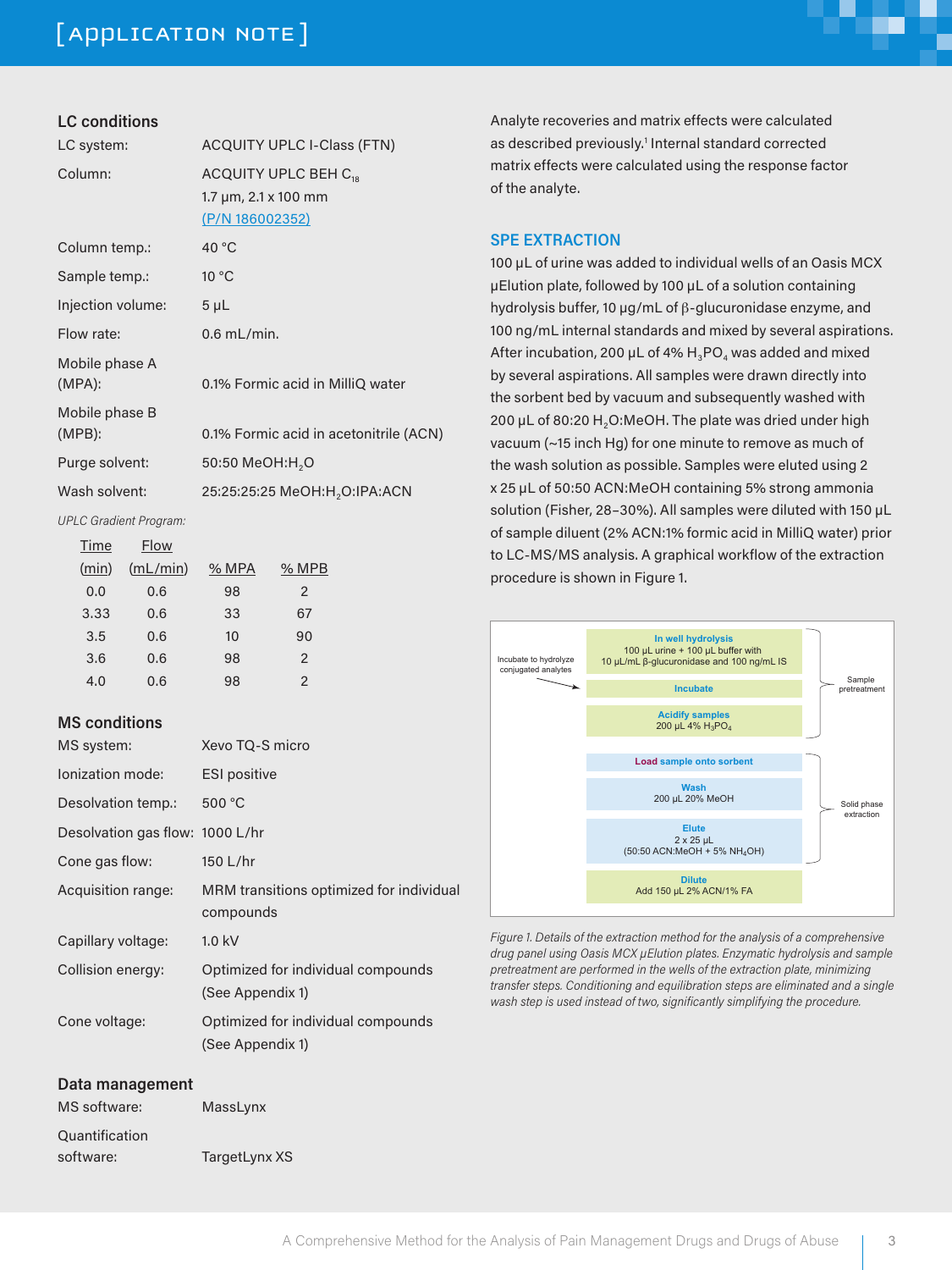# H.

#### **RESULTS AND DISCUSSION**

#### **CHROMATOGRAPHY**

All test compounds are listed in Table 1, along with their retention times and calibration ranges. Figure 2 shows the chromatography of all compounds included in the panel on the ACQUITY UPLC BEH  $C_{18}$  Column. Meprobamate and norpropoxyphene were included in the panel but were only monitored qualitatively, as they are not fully compatible with the sample preparation procedures. As with any multi-analyte panel, care must be taken to ensure that compounds and internal standards do not interfere with each other. Figures 3A and 3B highlight the chromatography of several groups of analytes with the potential to interfere with each other. In each case, either baseline separation is achieved (see naloxone vs. 6-MAM, Figure 3B) or the MRMs do not interfere with each other (see dehydronorketamine and ethylone, Figure 3A). In some cases, certain internal standards were not used. For example, clonazepam-d4 was not used as it interfered with the quantification of lorazepam. The high efficiency of the UPLC Column enabled all compounds to elute in just over three minutes, without any compromise in resolution for this large panel, with a total run time of four minutes.



*Figure 2. Chromatography of all compounds on the ACQUITY UPLC BEH C18 Column. The earliest eluting compound is morphine at 0.86 minutes and the latest eluting compound is diazepam at 3.05 minutes.*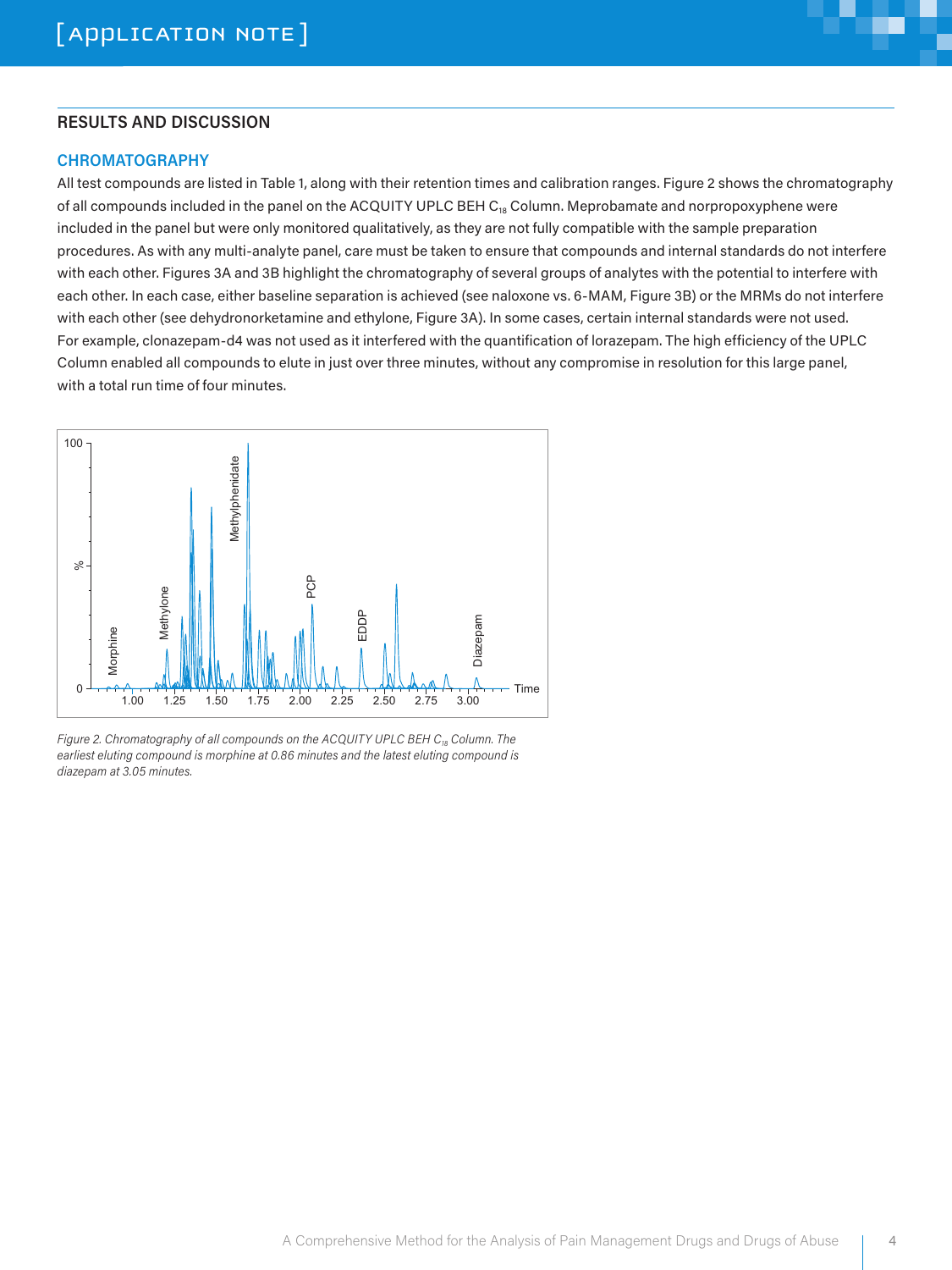



*Figure 3A and 3B. Selected chromatography of compounds with the potential to interfere with each other. In each case, compounds are either baseline separated or else did not contain any product ions that caused interference. Column: ACQUITY UPLC BEH C18 , 1.7 µm, 2.1 x 100 mm.*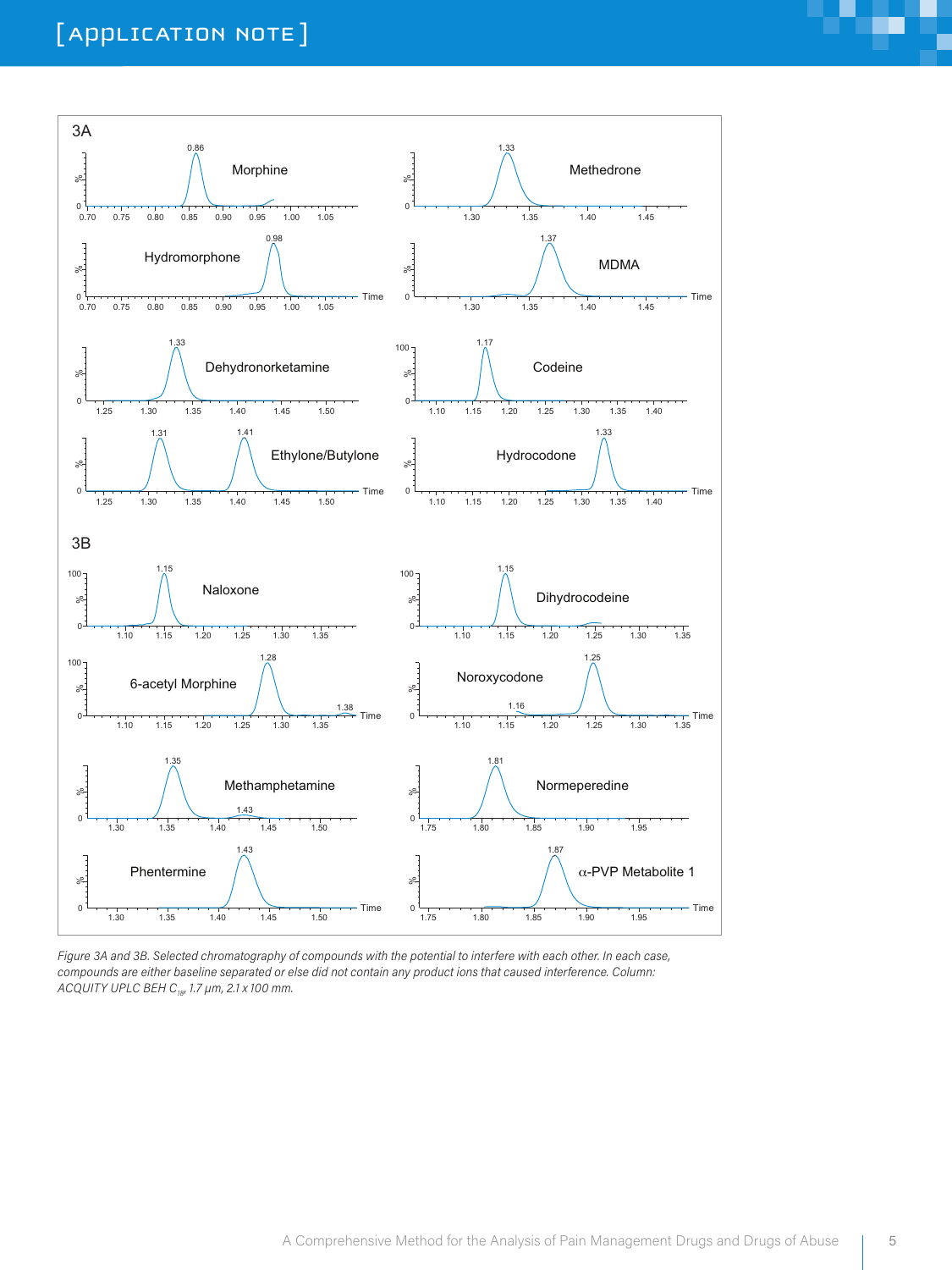

#### **RECOVERY AND MATRIX EFFECTS**

The goal of any extraction technique is to achieve efficient and reproducible recovery for all relevant analytes. As in previous work, the wash protocol was modified from the traditional MCX technique to accommodate the benzodiazepines.<sup>2</sup> Figure 4 shows the mean extraction recoveries of the entire panel of compounds from six different lots of urine. With the exception of meprobamate and norpropoxyphene, all compounds but two (MDMA and EDDP) had recoveries greater that 70%. Extraction efficiencies were also consistent. Coefficients of variation (%CV) were less than 10% for all quantitative compounds. Recovery data for individual batches followed the same pattern. These highly efficient recoveries across different matrix lots demonstrate the robustness of the extraction technique and are important for quantification of these compounds in samples from different sources.



*Figure 4. Mean extraction recovery for the compounds in this application. Values represent the mean of six different lots of urine. N = 4 for each lot.*

Matrix effects were also evaluated using multiple lots of urine. As with recovery, consistent matrix effects are essential for accurate quantification. Figure 5A shows the aggregate matrix effects from six lots of urine. Ion suppression was observed for the majority of analytes, with up to 60% ion suppression was observed for morphine and hydroxymorphone. However, with only two exceptions (m-OH BZE and  $\alpha$ -OH midazolam) standard deviations from matrix effects were less than 20% indicating consistent matrix lot to lot performance. Figure 5B shows the matrix effects when corrected using the internal standards. In this case 75/78 of the corrected matrix effects were less than 20%.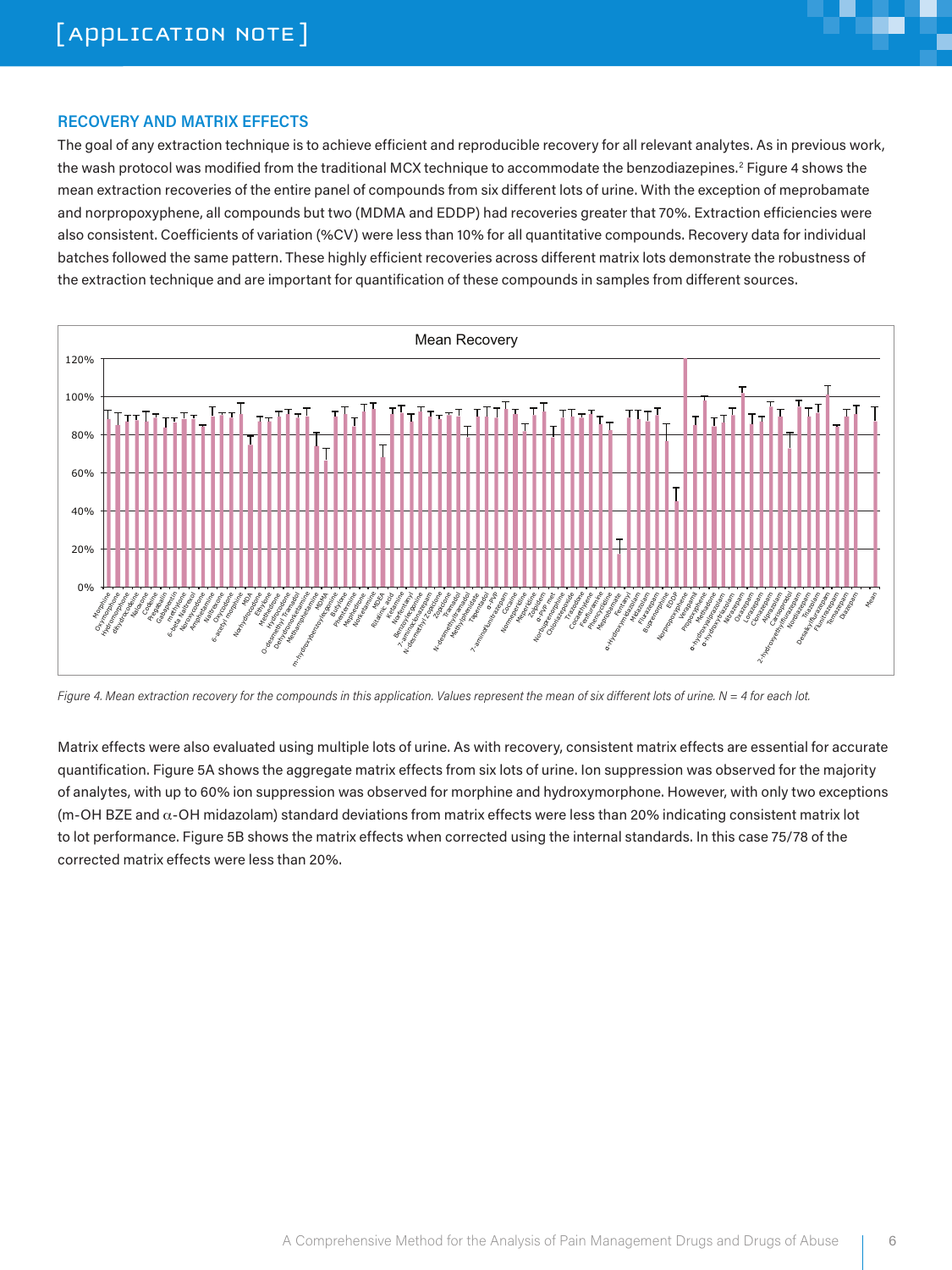

*Figure 5A. Mean matrix effects from all compounds from six lots of urine. Bars indicate mean matrix effects and errors indicate standard deviations. Figure 5B. Internal standard corrected matrix effects from six lots of urine. In this graph the matrix effects from figure 5A have been corrected using the internal standards. Of all compounds assessed, only two had standard deviations exceeding 20% and only three of the quantitatively assessed compounds had corrected matrix effects greater than 20%.*

#### **QUANTITATIVE ANALYSIS**

Seven point calibration curves were extracted across the concentration ranges shown in Table 1. Calibration ranges were tailored to reflect the expected concentrations of various compounds. Quality control samples were prepared at 4 concentrations spanning the range of the calibrators, with the lowest at 1.5x the lowest calibrator and the highest at 75% of the highest calibrator. For most compounds, these QC levels were 15, 75, 250, and 750 ng/mL. The compounds at the lower concentrations had QC levels at 3, 15, 50, and 150 ng/mL and the analytes at the higher concentration range had QC levels at 37.5, 187.5, 625, and 1875 ng/mL. Quantitative method validation involved extracting full curves and QC samples over five different days. Calibration curves

were extracted in duplicate and six replicates of QC samples were prepared each day. Control limits for individual calibrators and QC samples were ±15% of target values, with the exception of the lowest points, which were required to be within 20%. Precision limits for QC samples were 20% for the lowest QC point and 15% for the other points. Meprobamate and norpropoxyphene were assessed qualitatively only and were not subject to these controls. A summary of the five independent extractions and analyses met all of these criteria and can be seen in Appendix 2. The majority of compounds were within 10% of their target values with %CVs under 10%. For within batch results, all compounds met the accuracy criteria, and the only compound that had precision results greater than 15% was the high amphetamine QC at 18%.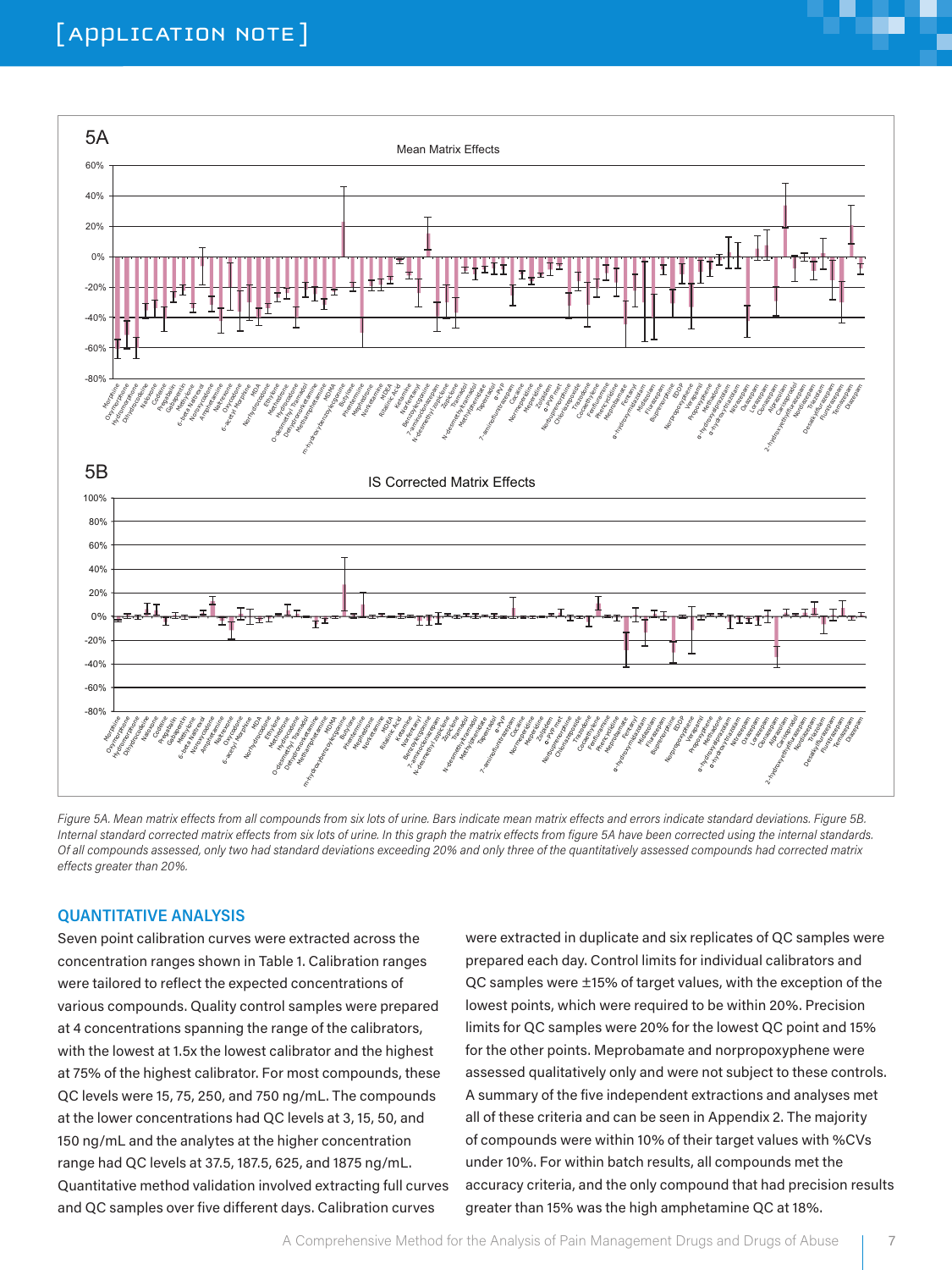

All calibration curves conformed to FDA bioanalytical method validation requirements, $^3$  which dictate that all calibrators be within 15% of target values except the lowest point, which must be within 20% of its target value and that 75% of calibrators meet this criteria. All compounds met these criteria and all curves had R<sup>2</sup> values of 0.99 or greater.

Limits of quantification were defined as those points in which the signal was 5X greater than that of an extracted matrix blank, signal to noise ratios were >10, and both bias and %CV were both less than 20%. To evaluate this, six replicates of the lowest calibrator were extracted in one of the validation batches. All compounds met these criteria.

On instrument stability was also assessed. A single batch was extracted and analyzed five times over an eight day period. Through four days, all compounds met the quantitative validation criteria described above.

In order to assess accuracy, external quality control samples from UTAK Laboratories were evaluated. These results can be seen in Tables 2A–2D. Analytes assessed using external quality control samples included opioids, benzodiazepines, stimulants, and synthetic cathinones. These results show that 91/98 (93%) of the results were within 20% of the target value. The larger deviations for analytes such as fentanyl, norfentanyl, and buprenorphine could be a result of slight errors in the preparation of the master stock mix, as these compounds were spiked using low volumes (20 µL of stock solution). In addition, 7-aminoclonazepam may have stability issues in the urine matrix which could account for its low bias. All results had %RSD values <10%.

*Table 2A. Opioid results from external quality control material. Each sample was analyzed in replicates of four. Highlighted cells represent bias values >20%.*

| <b>Name</b>      | <b>Mean</b><br>(ng/mL) | Acc.   | %RSD | <b>Mean</b><br>(ng/mL) | Acc.   | %RSD |
|------------------|------------------------|--------|------|------------------------|--------|------|
| Morphine         | 55.0                   | 110.0% | 2.4% | 404.5                  | 101.1% | 0.4% |
| Oxymorphone      | 50.0                   | 100.0% | 1.9% | 405.1                  | 101.3% | 1.2% |
| Hydromorphone    | 49.8                   | 99.6%  | 3.6% | 405.1                  | 101.3% | 1.2% |
| Codeine          | 52.0                   | 104.1% | 9.8% | 411.5                  | 102.9% | 3.4% |
| Oxycodone        | 48.5                   | 97.0%  | 8.3% | 419.9                  | 105.0% | 6.8% |
| $6 - AM$         | 5.4                    | 109.0% | 7.7% | 43.5                   | 108.7% | 2.5% |
| Norhydrocodone   | 52.0                   | 104.1% | 4.6% | 384.6                  | 96.1%  | 4.9% |
| Hydrocodone      | 44.0                   | 88.0%  | 2.9% | 336.7                  | 84.2%  | 3.1% |
| O-desmethyl-tram | 49.1                   | 98.1%  | 2.0% | 375.5                  | 93.9%  | 2.3% |
| Norfentanyl      | 6.1                    | 121.4% | 4.1% | 45.8                   | 114.4% | 2.5% |
| Tramadol         | 53.8                   | 107.5% | 2.7% | 396.1                  | 99.0%  | 1.3% |
| Tapentadol       | 49.3                   | 98.6%  | 2.7% | 388.8                  | 97.2%  | 1.4% |
| Normeperidine    | 53.4                   | 106.8% | 2.6% | 385,0                  | 96.3%  | 1.3% |
| Meperidine       | 48.7                   | 97.4%  | 2.8% | 372.7                  | 93.2%  | 1.5% |
| Norbuprenorphine | 55.1                   | 110.2% | 5.2% | 392.4                  | 98.1%  | 3.0% |
| Fentanyl         | 6.6                    | 131.5% | 2.2% | 49.4                   | 123.4% | 1.0% |
| Buprenorphine    | 71.4                   | 142.8% | 1.9% | 389.5                  | 97.4%  | 3.0% |
| <b>EDDP</b>      | 50.6                   | 101.3% | 2.6% | 391.5                  | 97.9%  | 1.1% |
| Methadone        | 54.6                   | 109.2% | 1.5% | 399.3                  | 99.8%  | 2.0% |

*Table 2B. Amine stimulant results for external quality control samples. Each sample was analyzed in replicates of four.*

| <b>Name</b> | <b>Mean</b><br>(ng/mL) | Acc.  | $%$ RSD | <b>Mean</b><br>(ng/mL) | Acc.  | %RSD |
|-------------|------------------------|-------|---------|------------------------|-------|------|
| Amphetamine | 321.7                  | 91.9% | 3.3%    | 678.9                  | 97.0% | 0.8% |
| <b>MDA</b>  | 319.7                  | 91.3% | 1.5%    | 664.9                  | 95.0% | 3.8% |
| Methamp     | 331.1                  | 94.6% | 1.4%    | 656.4                  | 93.8% | 3.7% |
| <b>MDMA</b> | 313.2                  | 89.5% | 0.6%    | 667.5                  | 95.4% | 2.3% |
| Phentermine | 300.7                  | 85.9% | 2.0%    | 638.8                  | 91.3% | 5.1% |
| <b>MDEA</b> | 309.4                  | 88.4% | 1.8%    | 593.2                  | 84.7% | 3.0% |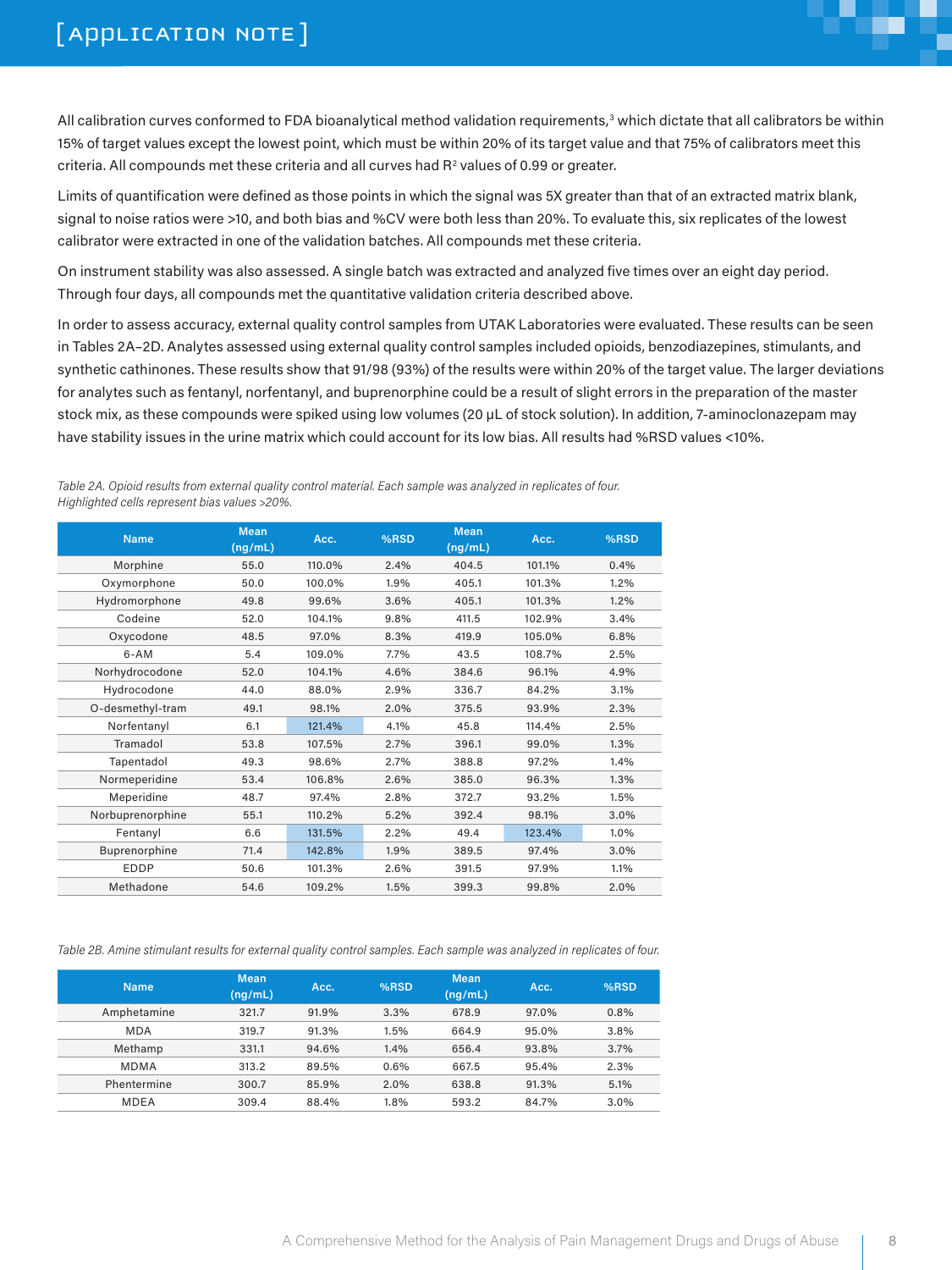

*Table 2C. Benzodiazepine results for external quality control samples. Each sample was analyzed in replicates of four. Highlighted cells represent bias values >20%.*

| <b>Name</b>           | <b>Mean</b><br>(ng/mL) | Acc.   | %RSD | <b>Mean</b><br>(ng/mL) | Acc.   | %RSD |
|-----------------------|------------------------|--------|------|------------------------|--------|------|
| 7-aminoclonazepam     | 70.1                   | 70.1%  | 3.6% | 317.5                  | 79.4%  | 1.6% |
| 7-aminoflunitrazepam  | 85.9                   | 85.9%  | 2.8% | 353.0                  | 88.2%  | 1.7% |
| Zolpidem              | 93.9                   | 93.9%  | 2.6% | 372.1                  | 93.0%  | 0.6% |
| Chlordiazepoxide      | 87.2                   | 87.2%  | 2.1% | 352.3                  | 88.1%  | 1.6% |
| a-OH-midazolam        | 128.3                  | 128.3% | 3.0% | 471.2                  | 117.8% | 3.2% |
| Midazolam             | 92.0                   | 92.0%  | 1.0% | 371.0                  | 92.7%  | 1.5% |
| Flurazepam            | 107.1                  | 107.1% | 4.1% | 402.8                  | 100.7% | 3.7% |
| alpha-OH Alprazolam   | 96.4                   | 96.4%  | 4.4% | 366.7                  | 91.7%  | 3.8% |
| a-OH-triazolam        | 108.5                  | 108.5% | 8.9% | 395.8                  | 99.0%  | 1.7% |
| Nitrazepam            | 95.8                   | 95.8%  | 4.9% | 366.7                  | 91.7%  | 0.7% |
| Oxazepam              | 98.7                   | 98.7%  | 2.7% | 398.2                  | 99.5%  | 0.7% |
| Lorazepam             | 102.5                  | 102.5% | 4.4% | 382.1                  | 95.5%  | 2.2% |
| Clonazepam            | 96.2                   | 96.2%  | 1.1% | 379.5                  | 94.9%  | 1.5% |
| Alprazolam            | 103.0                  | 103.0% | 4.5% | 464.8                  | 116.2% | 4.8% |
| 2-OH Ethyl Flurazepam | 100.6                  | 100.6% | 4.3% | 364.2                  | 91.0%  | 1.4% |
| Nordiazepam           | 99.9                   | 99.9%  | 2.5% | 379.5                  | 94.9%  | 4.2% |
| Triazolam             | 96.8                   | 96.8%  | 3.1% | 382.4                  | 95.6%  | 2.4% |
| Desalkylflurazepam    | 89.2                   | 89.2%  | 2.2% | 393.6                  | 98.4%  | 2.6% |
| Flunitrazepam         | 98.5                   | 98.5%  | 2.5% | 390.5                  | 97.6%  | 1.7% |
| Temazepam             | 100.0                  | 100.0% | 1.4% | 383.9                  | 96.0%  | 1.2% |
| Diazepam              | 88.7                   | 88.7%  | 2.4% | 379.6                  | 94.9%  | 2.7% |

*Table 2D. Synthetic cathinone results for external quality control samples. Each sample was analyzed in replicates of four.*

| <b>Name</b>     | <b>Mean</b><br>(ng/mL) | Acc.   | %RSD |
|-----------------|------------------------|--------|------|
| Methylone       | 16.9                   | 112.5% | 2.8% |
| Ethylone        | 15.6                   | 103.9% | 2.7% |
| Methedrone      | 16.7                   | 111.2% | 2.2% |
| <b>Butylone</b> | 16.2                   | 107.9% | 1.5% |
| Mephedrone      | 17.7                   | 117.9% | 2.4% |
| alpha-PVP       | 16.2                   | 107.7% | 2.7% |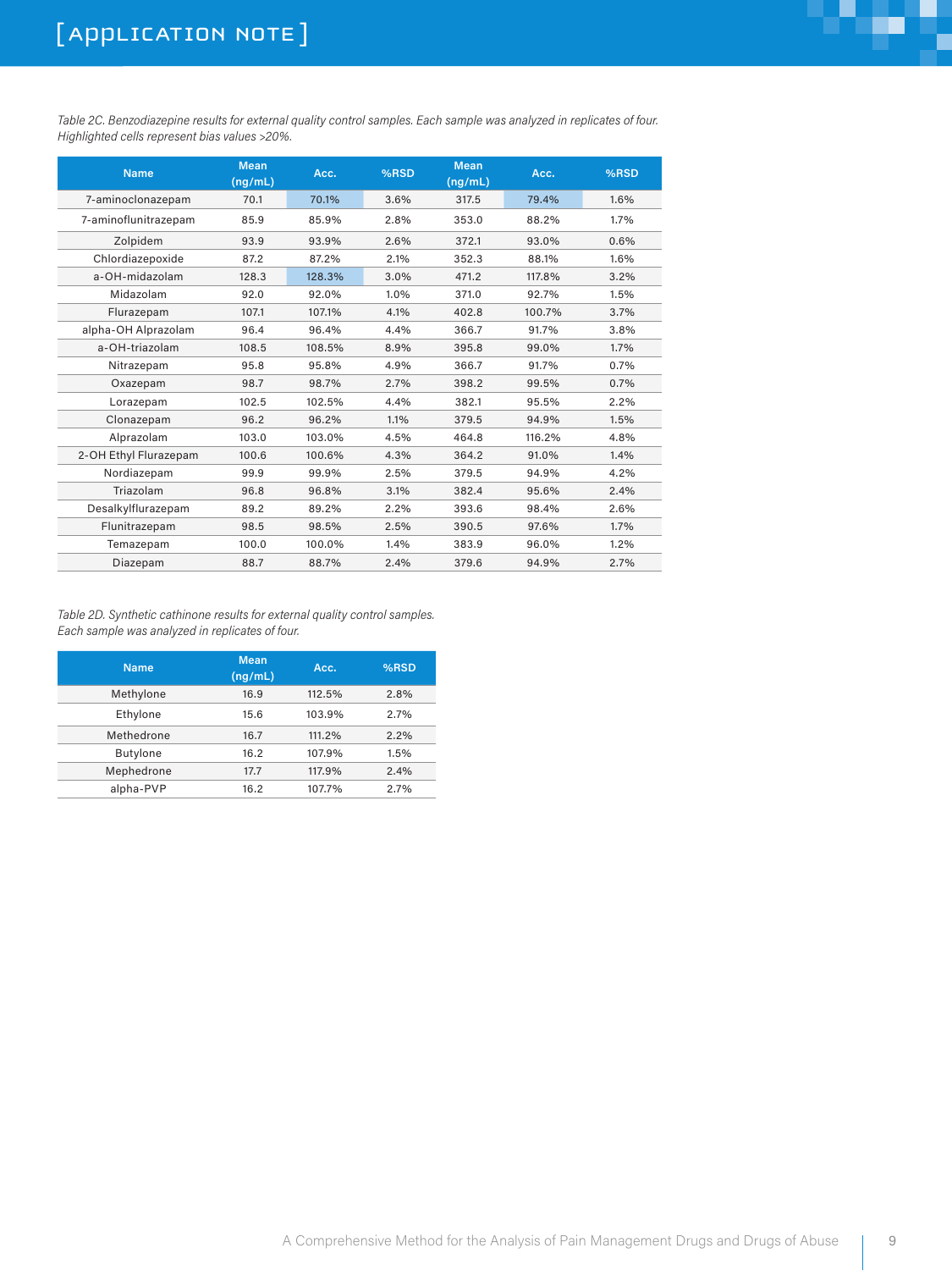#### **CONCLUSIONS**

This application note describes a complete method for the solid phase extraction and UPLC-MS/MS analysis of illicit drugs and drugs of abuse for forensic toxicology. A number of advantages are highlighted.

- Sample preparation is optimized to efficiently extract all analytes with a simplified procedure that reduces the number of manual steps. The water wettable nature of the sorbent enables in-well sample pretreatment and direct loading without conditioning and equilibration, eliminating sample transfer and potential transcription errors. The efficient and reproducible extraction is evident in the high recoveries, consistent matrix effects, and accurate and precise quantitative data.
- The use of the ACQUITY UPLC BEH  $C_{18}$  Column results in rapid analysis of a large panel while maintaining all required baseline separations for accurate quantification.
- The Waters® Xevo TQ-S micro, with features such as StepWave™ Technology and XDR Detector ensures extremely rapid and accurate quantification of all compounds over wide dynamic ranges. This enables the simultaneous quantification of 6-MAM at 2 ng/mL and methamphetamine at 2500 ng/mL.

This combination of sample preparation, UPLC separation, and MS/MS detection optimizes the workflow and results in a rapid, accurate, and precise method.

**For Forensic Toxicology Use Only.**

#### **References**

1. Zhang, X., J.P. Danaceau, E. Chambers: Quantitative analysis of THC and its metabolites in whole blood using LC-MS/MS for Toxicology and Forensic Laboratories. Waters Application Note [\(720005769EN\),](http://www.waters.com/waters/library.htm?cid=511436&lid=134901925) 1–7 (2016).

M.

- 2. Danaceau, J.P., E. Chambers: LC-MS/MS analysis of urinary benzodiazepines and Z-drugs via a simplified, mixed-mode sample preparation strategy. Waters Application Note [\(720005973EN\)](http://www.waters.com/waters/library.htm?cid=511436&lid=134935741), 1–9 (2017).
- 3. Bansal, S., A. DeStefano: Key elements of bioanalytical method validation for small molecules. *The AAPS Journal* 9(1), E109-E114 (2007).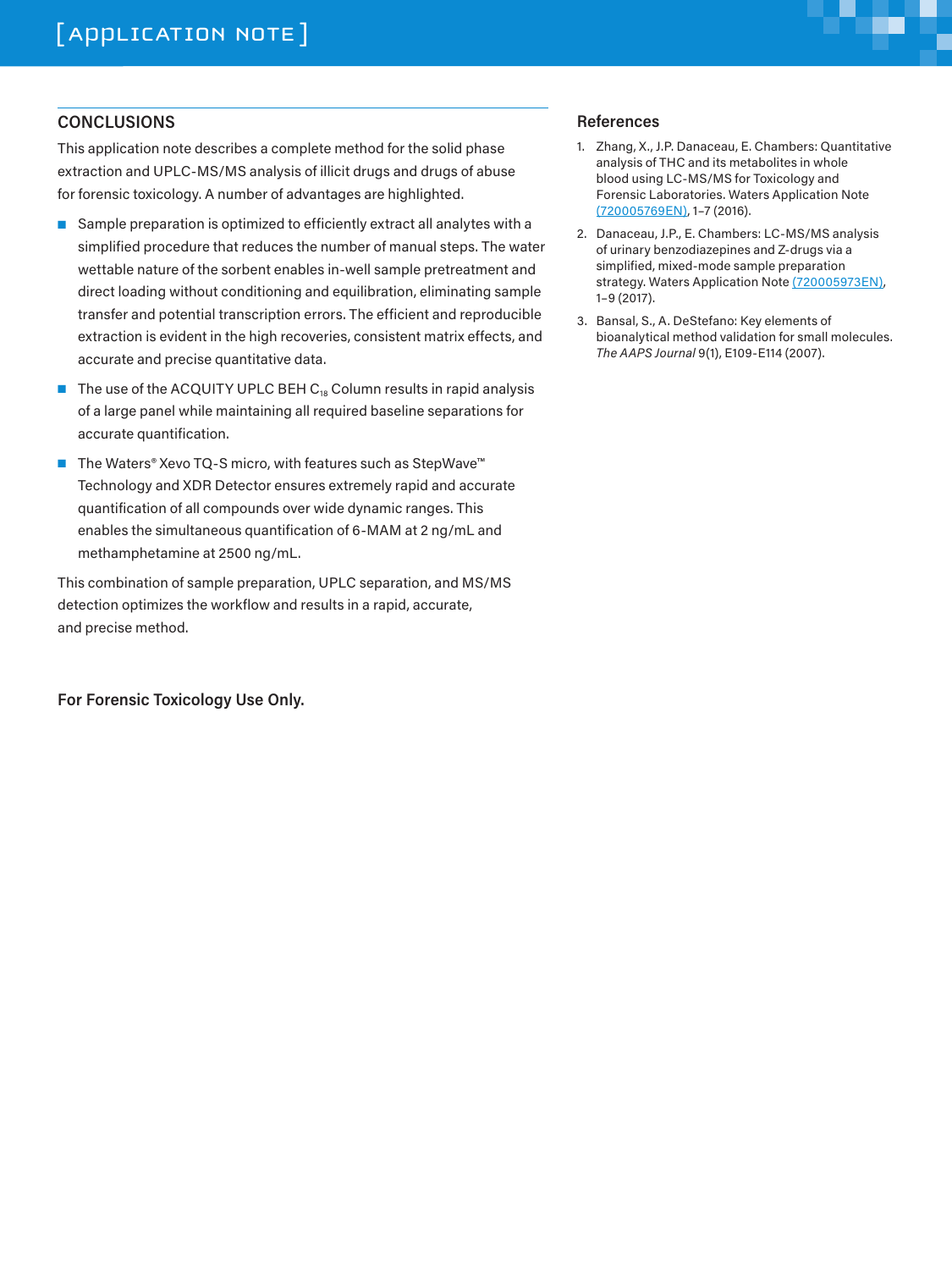

Г

#### **Appendix 1**

MS Parameters for all analytes. \*Chlorine isotopes were used for the precursor ions for Clonazepam and Lorazepam.

| <b>Name</b>           | <b>RT</b> | $M + H^+$ | <b>MRM</b> product ions | Cone voltage | <b>Collision energy</b> |
|-----------------------|-----------|-----------|-------------------------|--------------|-------------------------|
| Morphine              | 0.86      | 286.1     | 201.1<br>165.1          | 25<br>25     | 25<br>35                |
| Oxymorphone           | 0.91      | 302.1     | 227.1<br>242.1          | 25<br>25     | 25<br>25                |
| Hydromorphone         | 0.98      | 286.1     | 185.1<br>157.1          | 25<br>25     | 30<br>40                |
| Dihydrocodeine        | 1.15      | 302.2     | 199.1<br>128.1          | 25<br>25     | 30<br>60                |
| Naloxone              | 1.15      | 328.2     | 253.1<br>212.1          | 25<br>25     | 28<br>38                |
| Codeine               | 1.17      | 300.2     | 215.1<br>165.1          | 25<br>25     | 25<br>40                |
| Pregabalin            | 1.20      | 160.1     | 125.1<br>107.1          | 25<br>25     | 12<br>15                |
| Gabapentin            | 1.20      | 172.1     | 137.1<br>95.0           | 25<br>25     | 15<br>20                |
| Methylone             | 1.21      | 208.1     | 160.1<br>132.1          | 25<br>25     | 15<br>25                |
| Noroxycodone          | 1.25      | 302.1     | 187.1<br>227.1          | 25<br>25     | 22<br>28                |
| 6-beta Naltrexol      | 1.26      | 344.2     | 308.2<br>254.1          | 10<br>10     | 26<br>30                |
| Naltrexone            | 1.26      | 342.2     | 324.2<br>270.1          | 25<br>25     | 18<br>26                |
| Amphetamine           | 1.28      | 136.1     | 119.1<br>91.1           | 25<br>25     | 15<br>40                |
| Oxycodone             | 1.28      | 316.2     | 241.1<br>256.2          | 25<br>25     | 25<br>25                |
| 6-MAM                 | 1.28      | 328.2     | 165.1<br>211.1          | 25<br>25     | 45<br>30                |
| <b>MDA</b>            | 1.30      | 180.1     | 163.1<br>105.1          | 22<br>22     | 8<br>20                 |
| Norhydrocodone        | 1.31      | 286.1     | 199.1<br>128.1          | 25<br>25     | 25<br>50                |
| Ethylone              | 1.32      | 222.2     | 174.1<br>146.1          | 25<br>25     | 15<br>25                |
| O-desmethyl Tramadol  | 1.32      | 250.2     | 58.1                    | 25           | 15                      |
| Methedrone            | 1.33      | 194.1     | 161.1<br>146.1          | 25<br>25     | 15<br>30                |
| Hydrocodone           | 1.34      | 300.2     | 199.1<br>171.1          | 20<br>20     | 28<br>36                |
| Dehydronorketamine    | 1.33      | 222.1     | 142.1<br>177.1          | 25<br>25     | 25<br>15                |
| Methamphetamine       | 1.36      | 150.1     | 119.1<br>91.1           | 24<br>24     | 9<br>15                 |
| MDMA                  | 1.37      | 194.1     | 163.1<br>105.1          | 26<br>26     | 10<br>22                |
| m-OH BZE              | 1.34      | 306.1     | 168.1<br>121.1          | 25<br>25     | 20<br>25                |
| <b>Butylone</b>       | 1.41      | 222.1     | 174.1<br>146.1          | 25<br>25     | 15<br>25                |
| Phentermine           | 1.43      | 150.1     | 133.1<br>91.1           | 24<br>24     | 9<br>15                 |
| Mephedrone            | 1.47      | 178.1     | 145.1<br>91.1           | 25<br>25     | 15<br>30                |
| Norketamine           | 1.47      | 224.1     | 125.0<br>179.1          | 25<br>25     | 20<br>15                |
| <b>MDEA</b>           | 1.48      | 208.1     | 163.1<br>105.1          | 26<br>26     | 10<br>24                |
| <b>Ritalinic Acid</b> | 1.48      | 220.1     | 84.0<br>56.0            | 25<br>25     | 40<br>40                |
| Ketamine              | 1.52      | 238.1     | 125.0<br>179.1          | 25<br>25     | 25<br>15                |
| Norfentanyl           | 1.54      | 233.2     | 84.1<br>177.1           | 25<br>25     | 15<br>15                |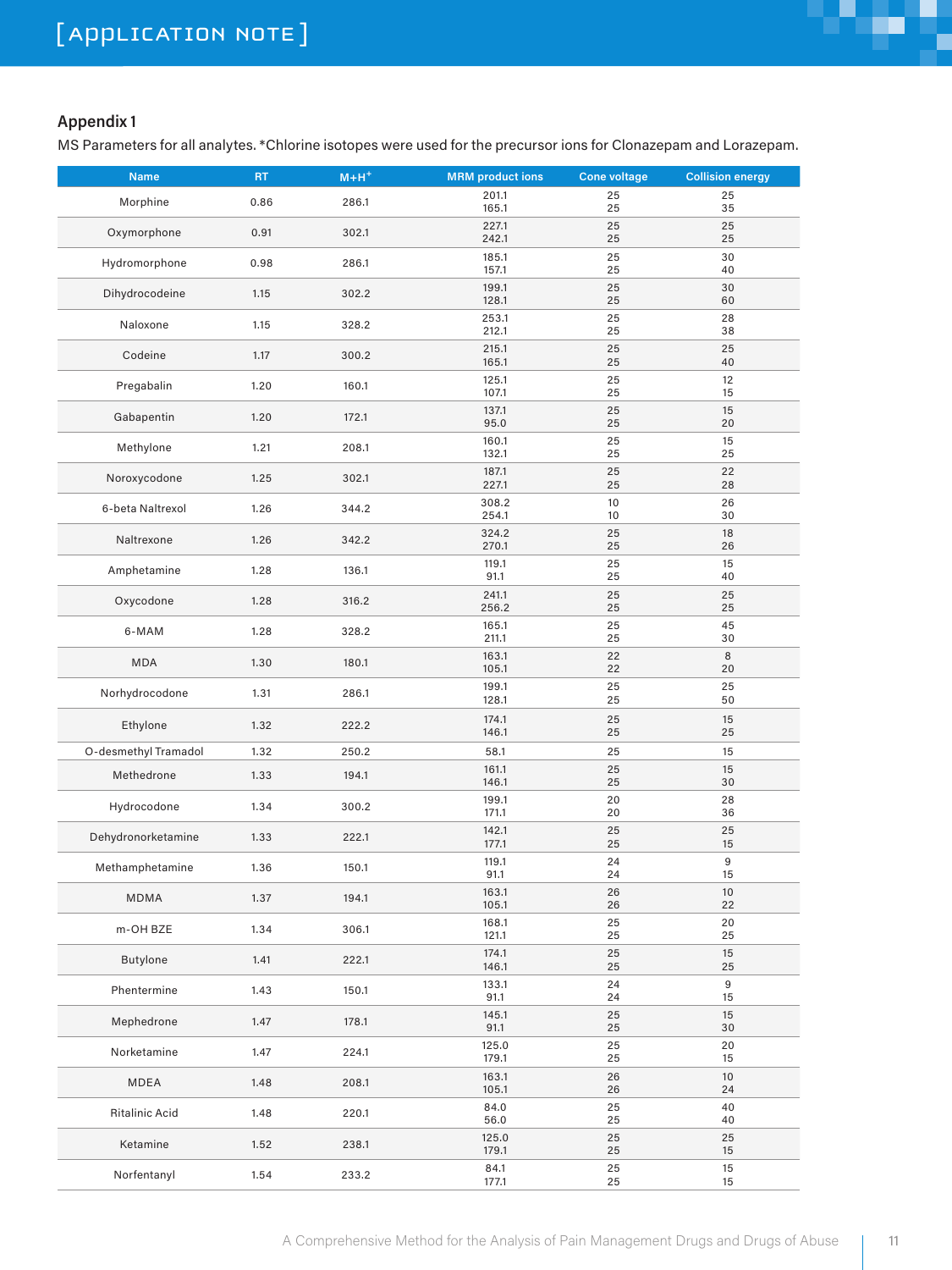

| <b>Name</b>            | <b>RT</b> | $M+H+$ | <b>MRM</b> product ions | <b>Cone voltage</b> | <b>Collision energy</b> |
|------------------------|-----------|--------|-------------------------|---------------------|-------------------------|
| BZE                    | 1.52      | 290.1  | 168.1<br>105            | 36<br>36            | 18<br>32                |
| 7-aminoclonazepam      | 1.51      | 286.1  | 121.1<br>222.1          | 25<br>25            | 30<br>26                |
| N-desmethyl Zopiclone  | 1.58      | 375.1  | 245.0<br>331.0          | 8<br>8              | 12<br>8                 |
| Zopiclone              | 1.61      | 389.1  | 245.0<br>112.0          | 6<br>6              | 14<br>58                |
| Tramadol               | 1.68      | 264.2  | 58.1                    | 25                  | 15                      |
| N-desmethyl Tramadol   | 1.69      | 250.2  | 44.0<br>232.2           | 25<br>25            | $10$<br>$\overline{7}$  |
| Methylphenidate        | 1.70      | 234.2  | 84.1<br>91.1            | 25<br>25            | 15<br>40                |
| Tapentadol             | 1.71      | 222.2  | 121.1<br>107.1          | 25<br>25            | 20<br>25                |
| alpha-PVP              | 1.77      | 232.2  | 91.1<br>126.1           | 25<br>25            | 20<br>25                |
| 7-aminoflunitrazepam   | 1.69      | 284.1  | 135.1<br>227.1          | 34<br>34            | 26<br>22                |
| Cocaine                | 1.81      | 304.2  | 182.2<br>82.1           | 25<br>25            | 34<br>20                |
| Normeperidine          | 1.82      | 234.1  | 160.1<br>131            | 25<br>25            | 15<br>28                |
| Meperidine             | 1.83      | 248.2  | 174.1<br>220.2          | 25<br>25            | 20<br>20                |
| Zolpidem               | 1.85      | 308.2  | 235.1<br>92.1           | 34<br>34            | 32<br>52                |
| alpha-PVP Metabolite 1 | 1.88      | 234.2  | 117.1<br>173.1          | 25<br>25            | 25<br>20                |
| Norbuprenorphine       | 1.90      | 414.3  | 101.3<br>83.3           | 20<br>20            | 48<br>48                |
| Chlordiazepoxide       | 1.93      | 300.1  | 227.0<br>283.1          | 34<br>34            | 20<br>12                |
| Trazodone              | 1.99      | 372.2  | 176.1<br>148.1          | 25<br>25            | 20<br>35                |
| Cocaethylene           | 2.01      | 318.2  | 196.1<br>105.1          | 42<br>42            | 20<br>38                |
| Fenfluramine           | 2.03      | 232.1  | 159.0<br>109.0          | 25<br>25            | 20<br>40                |
| PCP                    | 2.09      | 244.2  | 86.1<br>159.1           | 25<br>25            | 12<br>12                |
| Meprobamate            | 1.96      | 219.1  | 158.1<br>96.9           | 25<br>25            | 5<br>10                 |
| Fentanyl               | 2.15      | 337.2  | 188.1<br>105.1          | 25<br>25            | 22<br>35                |
| alpha-OH Midazolam     | 2.13      | 342.1  | 168.1<br>203.1          | 20<br>20            | 40<br>24                |
| Midazolam              | 2.17      | 326.1  | 291.1<br>223.1          | 16<br>16            | 24<br>36                |
| Flurazepam             | 2.23      | 388.2  | 315.1<br>100.1          | 25<br>25            | 26<br>28                |
| Buprenorphine          | 2.27      | 468.3  | 55.1<br>101.3           | 25<br>25            | 50<br>40                |
| EDDP                   | 2.29      | 278.2  | 234.1<br>249.2          | 25<br>25            | 30<br>25                |
| Norprpoxyphene         | 2.51      | 326.2  | 252.2<br>118.0          | 10<br>10            | 5<br>5                  |
| Verapamil              | 2.52      | 455.3  | 165.1<br>303.2          | 25<br>25            | 25<br>25                |
| Propoxyphene           | 2.56      | 340.2  | 266.2<br>143.1          | 25<br>25            | $\overline{7}$<br>25    |
| Methadone              | 2.60      | 310.2  | 265.2<br>105.0          | 25<br>25            | 15<br>25                |
| alpha-OH Alprazolam    | 2.51      | 325.1  | 297.1<br>243.1          | 25<br>25            | 25<br>30                |
| alpha-OH Triazolam     | 2.51      | 359.1  | 176.1<br>141.0          | 28<br>28            | 24<br>38                |
| Nitrazepam             | 2.52      | 282.1  | 236.1<br>180.1          | 25<br>25            | 20<br>36                |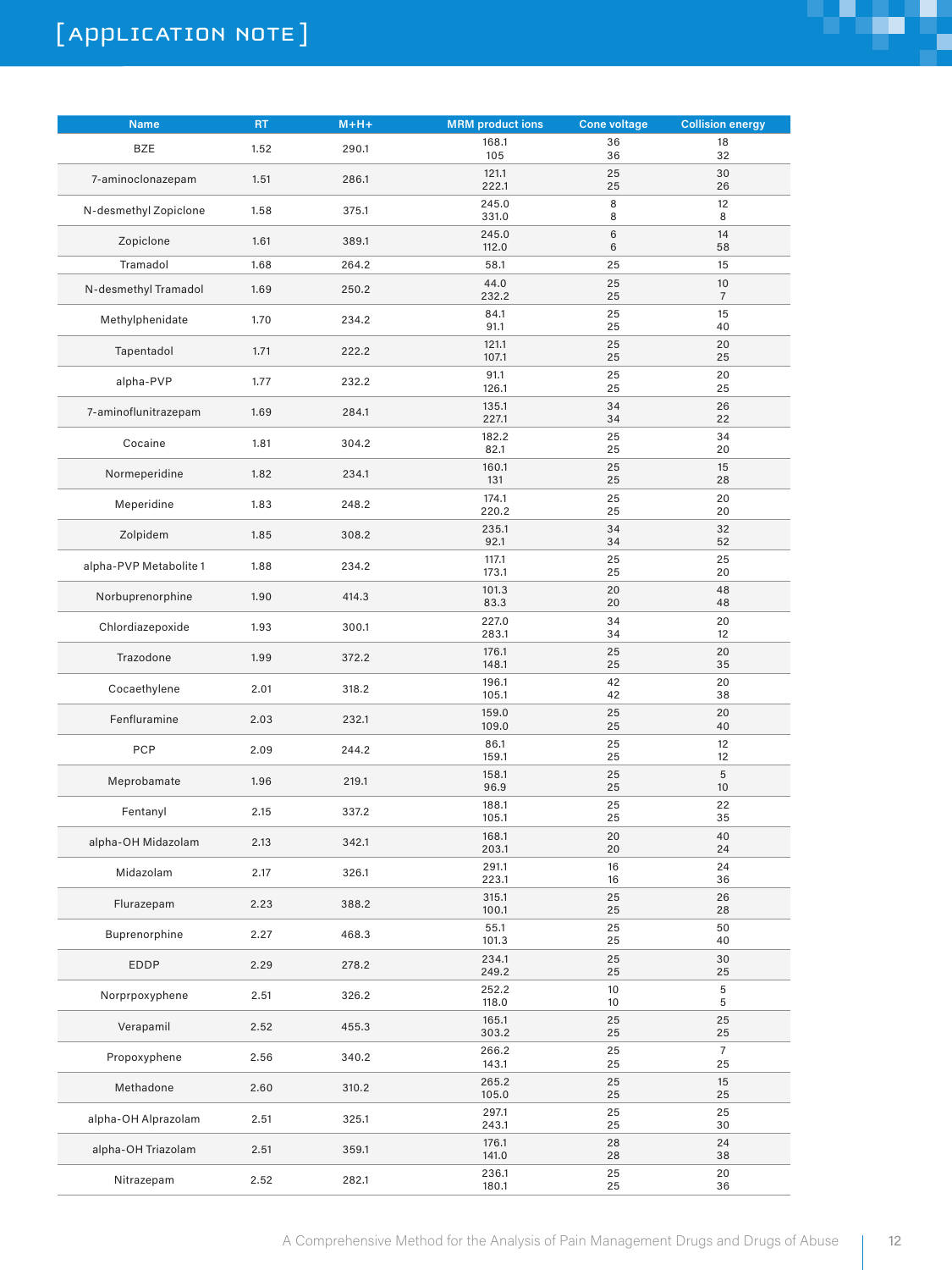

| <b>Name</b>           | <b>RT</b> | $M+H+$   | <b>MRM</b> product ions | <b>Cone voltage</b> | <b>Collision energy</b> |
|-----------------------|-----------|----------|-------------------------|---------------------|-------------------------|
| Oxazepam              | 2.59      | 289.1*   | 243.1<br>104.1          | 25<br>25            | 20<br>30                |
| Clonazepam            | 2.65      | 316.0    | 270.1<br>241.1          | 25<br>25            | 25<br>35                |
| Lorazepam             | 2.66      | $323.0*$ | 277<br>229.1            | 25<br>25            | 20<br>30                |
| Carisoprodol          | 2.67      | 261.2    | 176.1<br>158.1          | 25<br>25            | 8<br>8                  |
| Alprazolam            | 2.68      | 309.1    | 205.1<br>281.1          | 25<br>25            | 40<br>26                |
| 2-OH Ethyl Flurazepam | 2.68      | 333.1    | 109.0<br>194.0          | 25<br>25            | 25<br>20                |
| Nordiazepam           | 2.68      | 271.1    | 140.0<br>165.0          | 30<br>30            | 30<br>28                |
| Triazolam             | 2.73      | 343.1    | 308.1<br>239.1          | 28<br>28            | 24<br>38                |
| Desalkylflurazepam    | 2.78      | 289.1    | 140.0<br>226.1          | 25<br>25            | 30<br>25                |
| Flunitrazepam         | 2.77      | 314.1    | 268.1<br>239.1          | 25<br>25            | 25<br>30                |
| Temazepam             | 2.87      | 301.1    | 255.1<br>177.1          | 25<br>25            | 20<br>46                |
| Diazepam              | 3.05      | 285.1    | 154.0<br>193.1          | 25<br>25            | 26<br>30                |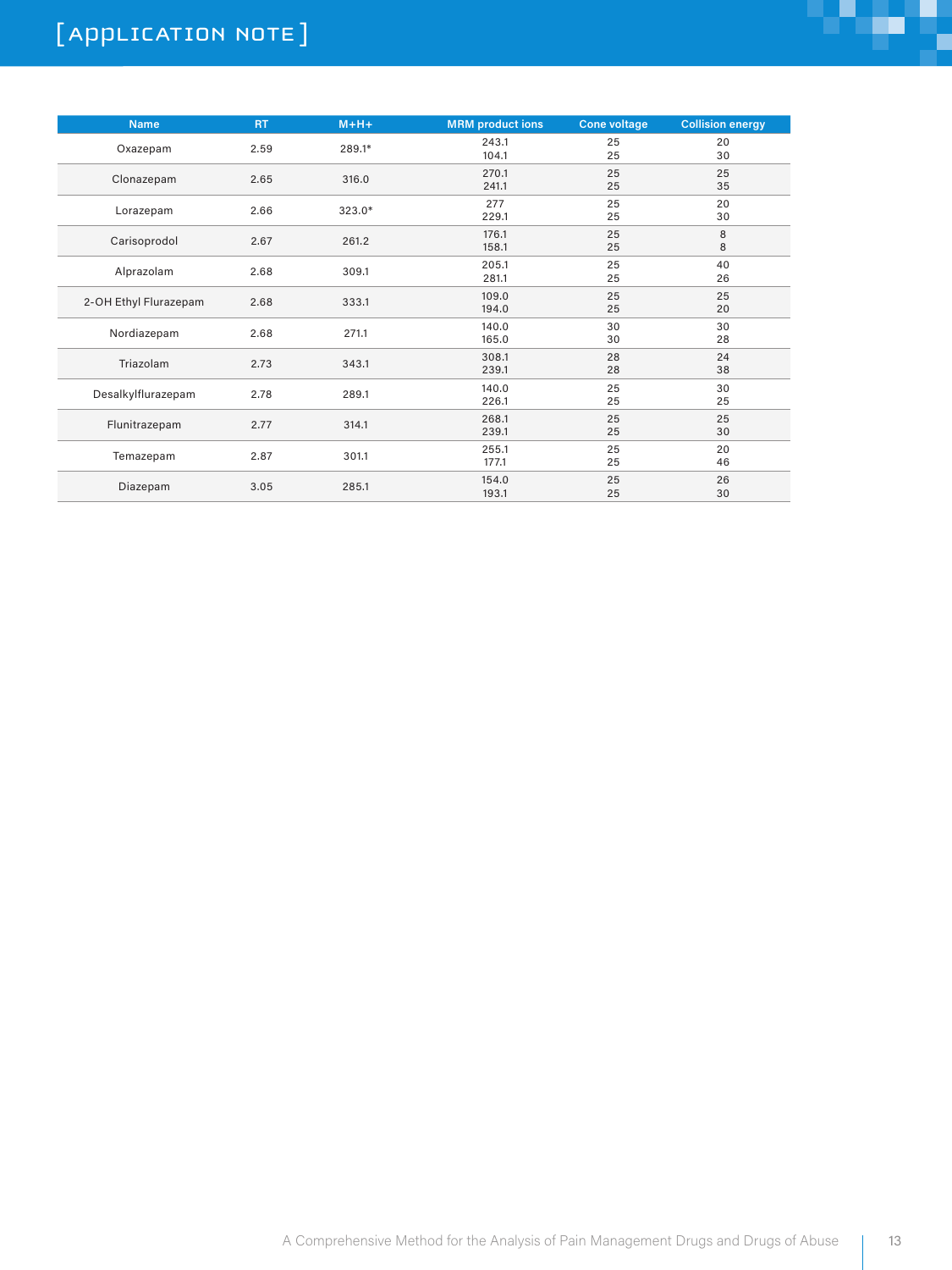#### **Appendix 2**

Between run quantitative summary ( $N = 5$  days).

|                       |        | <b>QC 15</b>      |                   |        | <b>QC 75</b>             |                   |        | <b>QC 250</b>     |                          |        | <b>QC 750</b>     |      |
|-----------------------|--------|-------------------|-------------------|--------|--------------------------|-------------------|--------|-------------------|--------------------------|--------|-------------------|------|
| Compound              | Mean   | %Dev              | %CV               | Mean   | % Dev                    | %CV               | Mean   | % Dev             | %CV                      | Mean   | % Dev             | %CV  |
| Morphine              | 94.3%  | $-5.7%$           | 3.2%              | 99.4%  | $-0.6%$                  | 3.8%              | 99.0%  | $-1.0%$           | 5.2%                     | 100.7% | 0.7%              | 2.5% |
| Oxymorphone           | 94.6%  | $-5.4%$           | 3.2%              | 101.2% | 1.2%                     | 2.7%              | 101.4% | 1.4%              | 2.5%                     | 100.3% | 0.3%              | 2.8% |
| Hydromorphone         | 92.3%  | $-7.7%$           | 6.3%              | 101.5% | 1.5%                     | 3.9%              | 100.9% | 0.9%              | 3.0%                     | 100.8% | 0.8%              | 2.2% |
| Dihydrocodeine        | 96.6%  | $-3.4%$           | 2.5%              | 101.3% | 1.3%                     | 0.7%              | 98.4%  | $-1.6%$           | 1.0%                     | 97.8%  | $-2.2%$           | 3.8% |
| Naloxone              | 92.5%  | $-7.5%$           | 8.5%              | 96.5%  | $-3.5%$                  | 1.9%              | 97.3%  | $-2.7%$           | 5.6%                     | 100.4% | 0.4%              | 2.5% |
| Codeine               | 96.9%  | $-3.1%$           | 2.1%              | 101.2% | 1.2%                     | 3.5%              | 100.2% | 0.2%              | 3.3%                     | 101.1% | 1.1%              | 2.7% |
| Pregabalin            | 92.9%  | $-7.1%$           | 5.8%              | 101.9% | 1.9%                     | 3.0%              | 101.7% | 1.7%              | 2.9%                     | 100.3% | 0.3%              | 1.8% |
| Gabapentin            | 93.9%  | $-6.1%$           | 6.8%              | 101.4% | 1.4%                     | 0.7%              | 101.2% | 1.2%              | 1.5%                     | 99.3%  | $-0.7%$           | 2.4% |
| Methylone             | 92.8%  | $-7.2%$           | 3.0%              | 103.1% | 3.1%                     | 1.6%              | 102.6% | 2.6%              | 2.9%                     | 100.6% | 0.6%              | 2.3% |
| 6-beta-Naltrexol      | 94.2%  | $-5.8%$           | 3.7%              | 100.5% | 0.5%                     | 4.1%              | 100.4% | 0.4%              | 4.7%                     | 102.2% | 2.2%              | 6.4% |
|                       |        |                   |                   |        |                          | 3.8%              |        |                   |                          |        |                   |      |
| Noroxycodone          | 95.0%  | $-5.0%$           | 4.1%              | 102.8% | 2.8%                     |                   | 101.5% | 1.5%              | 5.4%                     | 98.6%  | $-1.4%$           | 3.7% |
| Amphetamine           | 91.5%  | $-8.5%$           | 5.5%              | 103.8% | 3.8%                     | 3.8%              | 97.9%  | $-2.1%$           | 3.5%                     | 97.3%  | $-2.7%$           | 4.7% |
| Naltrexone            | 100.6% | 0.6%              | 9.7%              | 97.0%  | $-3.0%$                  | 6.7%              | 98.4%  | $-1.6%$           | 9.7%                     | 104.1% | 4.1%              | 8.0% |
| Oxycodone             | 96.6%  | $-3.4%$           | 2.4%              | 99.3%  | $-0.7%$                  | 4.6%              | 98.2%  | $-1.8%$           | 5.0%                     | 98.6%  | $-1.4%$           | 4.6% |
| 6-AM                  | 90.4%  | $-9.6%$           | 15.0%             | 98.3%  | $-1.7%$                  | 2.9%              | 100.7% | 0.7%              | 5.5%                     | 98.7%  | $-1.3%$           | 4.1% |
| Norhydrocodone        | 95.4%  | $-4.6%$           | 4.5%              | 101.1% | 1.1%                     | 3.6%              | 101.0% | 1.0%              | 5.3%                     | 101.4% | 1.4%              | 4.3% |
| <b>MDA</b>            | 95.5%  | $-4.5%$           | 4.1%              | 102.9% | 2.9%                     | 2.5%              | 100.0% | 0.0%              | 2.8%                     | 97.8%  | $-2.2%$           | 0.9% |
| Ethylone              | 95.0%  | $-5.0%$           | 4.1%              | 99.0%  | $-1.0%$                  | 2.4%              | 99.0%  | $-1.0%$           | 3.0%                     | 100.3% | 0.3%              | 1.7% |
| Methedrone            | 97.4%  | $-2.6%$           | 3.5%              | 103.8% | 3.8%                     | 2.4%              | 100.2% | 0.2%              | 1.3%                     | 98.7%  | $-1.3%$           | 3.3% |
| Hydrocodone           | 93.7%  | $-6.3%$           | 4.0%              | 102.0% | 2.0%                     | 2.4%              | 99.0%  | $-1.0%$           | 3.4%                     | 101.4% | 1.4%              | 3.7% |
| O-Dm-Tramadol         | 95.0%  | $-5.0%$           | 3.1%              | 99.8%  | $-0.2%$                  | 3.0%              | 99.0%  | $-1.0%$           | 2.7%                     | 100.1% | 0.1%              | 3.0% |
| Dehydronorketamine    | 90.4%  | $-9.6%$           | 5.2%              | 100.7% | 0.7%                     | 3.1%              | 101.9% | 1.9%              | 2.0%                     | 99.9%  | $-0.1%$           | 1.8% |
| Methamphetamine       | 92.2%  | $-7.8%$           | 3.5%              | 102.7% | 2.7%                     | 1.7%              | 100.2% | 0.2%              | 5.8%                     | 98.7%  | $-1.3%$           | 1.8% |
| <b>MDMA</b>           | 95.4%  | $-4.6%$           | 2.8%              | 100.0% | 0.0%                     | 2.2%              | 100.1% | 0.1%              | 3.2%                     | 100.5% | 0.5%              | 2.5% |
| m-OH BZE              | 91.8%  | $-8.2%$           | 4.2%              | 104.3% | 4.3%                     | 2.0%              | 98.8%  | $-1.2%$           | 2.2%                     | 98.9%  | $-1.1%$           | 2.8% |
| <b>Butylone</b>       | 94.3%  | $-5.7%$           | 1.0%              | 102.0% | 2.0%                     | 3.8%              | 102.1% | 2.1%              | 4.2%                     | 101.6% | 1.6%              | 3.4% |
| Phentermine           | 99.5%  | $-0.5%$           | 7.5%              | 96.9%  | $-3.1%$                  | 4.9%              | 93.1%  | $-6.9%$           | 2.4%                     | 99.5%  | $-0.5%$           | 1.3% |
| Mephedrone            | 94.5%  | $-5.5%$           | 5.1%              | 100.4% | 0.4%                     | 3.6%              | 98.4%  | $-1.6%$           | 3.0%                     | 98.8%  | $-1.2%$           | 2.0% |
| Norketamine           | 93.6%  | $-6.4%$           | 7.5%              | 98.6%  | $-1.4%$                  | 2.6%              | 98.1%  | $-1.9%$           | 1.7%                     | 100.2% | 0.2%              | 2.8% |
| MDEA                  | 95.3%  | $-4.7%$           | 2.0%              | 100.1% | 0.1%                     | 2.2%              | 99.7%  | $-0.3%$           | 2.7%                     | 100.6% | 0.6%              | 1.9% |
| <b>Ritalinic Acid</b> | 95.2%  | $-4.8%$           | 4.2%              | 101.3% | 1.3%                     | 4.4%              | 99.6%  | $-0.4%$           | 2.8%                     | 98.8%  | $-1.2%$           | 1.2% |
| Ketamine              | 93.1%  | $-6.9%$           | 3.4%              | 100.5% | 0.5%                     | 2.2%              | 100.9% | 0.9%              | 3.1%                     | 100.6% | 0.6%              | 1.0% |
| Norfentanyl           | 95.5%  | $-4.5%$           | 5.6%              | 100.7% | 0.7%                     | 4.0%              | 100.3% | 0.3%              | 2.5%                     | 101.0% | 1.0%              | 2.6% |
| <b>BZE</b>            | 94.1%  | $-5.9%$           | 5.0%              | 103.1% | 3.1%                     | 1.9%              | 98.2%  | $-1.8%$           | 2.6%                     | 99.1%  | $-0.9%$           | 1.7% |
| 7-aminoclonazepam     | 93.0%  | $-7.0%$           | 3.7%              | 99.8%  | $-0.2%$                  | 3.9%              | 100.2% | 0.2%              | 4.4%                     | 99.9%  | $-0.1%$           | 3.4% |
| N-Dm Zopiclone        | 93.6%  | $-6.4%$           | 6.6%              | 100.8% | 0.8%                     | 1.8%              | 100.5% | 0.5%              | 3.9%                     |        | 1.3%              | 1.5% |
|                       |        |                   |                   |        | $-1.0%$                  |                   |        | $-0.7%$           |                          | 101.3% |                   | 2.2% |
| Zopiclone             | 96.1%  | $-3.9%$           | 4.9%              | 99.0%  |                          | 1.9%              | 99.3%  |                   | 2.4%                     | 100.8% | 0.8%              |      |
| Tramadol              | 94.9%  | $-5.1%$           | 2.5%              | 102.1% | 2.1%                     | 4.2%              | 99.3%  | $-0.7%$           | 2.8%                     | 99.0%  | $-1.0%$           | 2.8% |
| N-Dm Tramadol         | 91.9%  | $-8.1%$           | 2.2%              | 102.6% | 2.6%                     | 5.4%              | 103.5% | 3.5%              | 4.8%                     | 101.4% | 1.4%              | 2.4% |
| Methylphenidate       | 95.6%  | $-4.4%$           | 1.7%              | 105.7% | 5.7%                     | 2.7%              | 100.0% | 0.0%              | 3.4%                     | 94.2%  | $-5.8%$           | 4.7% |
| Tapentadol            | 94.9%  | $-5.1%$           | 7.7%              | 98.2%  | $-1.8%$                  | 7.0%              | 99.5%  | $-0.5%$           | 4.1%                     | 101.2% | 1.2%              | 1.8% |
| alpha-PVP             | 92.1%  | $-7.9%$           | 4.2%              | 101.7% | 1.7%                     | 6.4%              | 102.5% | 2.5%              | 6.4%                     | 100.4% | 0.4%              | 1.5% |
| 7-aminoflunitrazepam  | 90.2%  | $-9.8%$           | 9.1%              | 103.9% | 3.9%                     | 5.9%              | 97.2%  | $-2.8%$           | 6.0%                     | 99.1%  | $-0.9%$           | 6.4% |
| Cocaine               | 95.3%  | $-4.7%$           | 1.5%              | 100.6% | 0.6%                     | 4.4%              | 100.7% | 0.7%              | 5.3%                     | 101.6% | 1.6%              | 2.7% |
| Normeperidine         | 96.2%  | $-3.8%$           | 4.3%              | 102.3% | 2.3%                     | 4.9%              | 102.5% | 2.5%              | 6.1%                     | 102.0% | 2.0%              | 3.3% |
| Meperidine            | 96.0%  | $-4.0%$           | 2.8%              | 101.0% | 1.0%                     | 4.3%              | 101.5% | 1.5%              | 4.1%                     | 101.9% | 1.9%              | 3.0% |
| Zolpidem              | 97.1%  | $-2.9%$           | 5.3%              | 101.9% | 1.9%                     | 2.2%              | 100.0% | 0.0%              | 2.4%                     | 100.7% | 0.7%              | 1.0% |
| alpha-PVP Met         | 98.5%  | $-1.5%$           | 4.2%              | 98.5%  | $-1.5%$                  | 4.6%              | 97.4%  | $-2.6%$           | 10.3%                    | 101.7% | 1.7%              | 2.6% |
| Norbuprenorphine      | 104.2% | 4.2%              | 10.5%             | 98.9%  | $-1.1%$                  | 7.3%              | 99.9%  | $-0.1%$           | 7.1%                     | 103.7% | 3.7%              | 4.3% |
| Chlordiazepoxide      | 97.5%  | $-2.5%$           | 5.6%              | 101.5% | 1.5%                     | 4.8%              | 100.7% | 0.7%              | 3.7%                     | 101.6% | 1.6%              | 2.2% |
| Trazodone             | 100.3% | 0.3%              | 5.4%              | 102.5% | 2.5%                     | 5.7%              | 102.6% | 2.6%              | 5.8%                     | 103.7% | 3.7%              | 4.3% |
| Cocaethylene          | 94.2%  | $-5.8%$           | 1.4%              | 102.3% | 2.3%                     | 4.2%              | 102.7% | 2.7%              | 5.4%                     | 101.3% | 1.3%              | 3.3% |
| Fenfluramine          | 94.7%  | $-5.3%$           | 3.0%              | 101.2% | 1.2%                     | 5.1%              | 101.8% | 1.8%              | 5.2%                     | 101.7% | 1.7%              | 1.3% |
| PCP                   | 96.1%  | $-3.9%$           | 2.8%              | 101.8% | 1.8%                     | 2.3%              | 100.2% | 0.2%              | 2.2%                     | 99.3%  | $-0.7%$           | 1.7% |
| Meprobamate           |        | $\qquad \qquad -$ | $\qquad \qquad -$ |        | $\overline{\phantom{0}}$ | $\qquad \qquad -$ |        | $\qquad \qquad -$ | $\overline{\phantom{m}}$ |        | $\qquad \qquad -$ |      |
| Fentanyl              | 99.8%  | $-0.2%$           | 5.1%              | 100.5% | 0.5%                     | 2.7%              | 100.2% | 0.2%              | 3.4%                     | 101.9% | 1.9%              | 2.6% |

œ

г